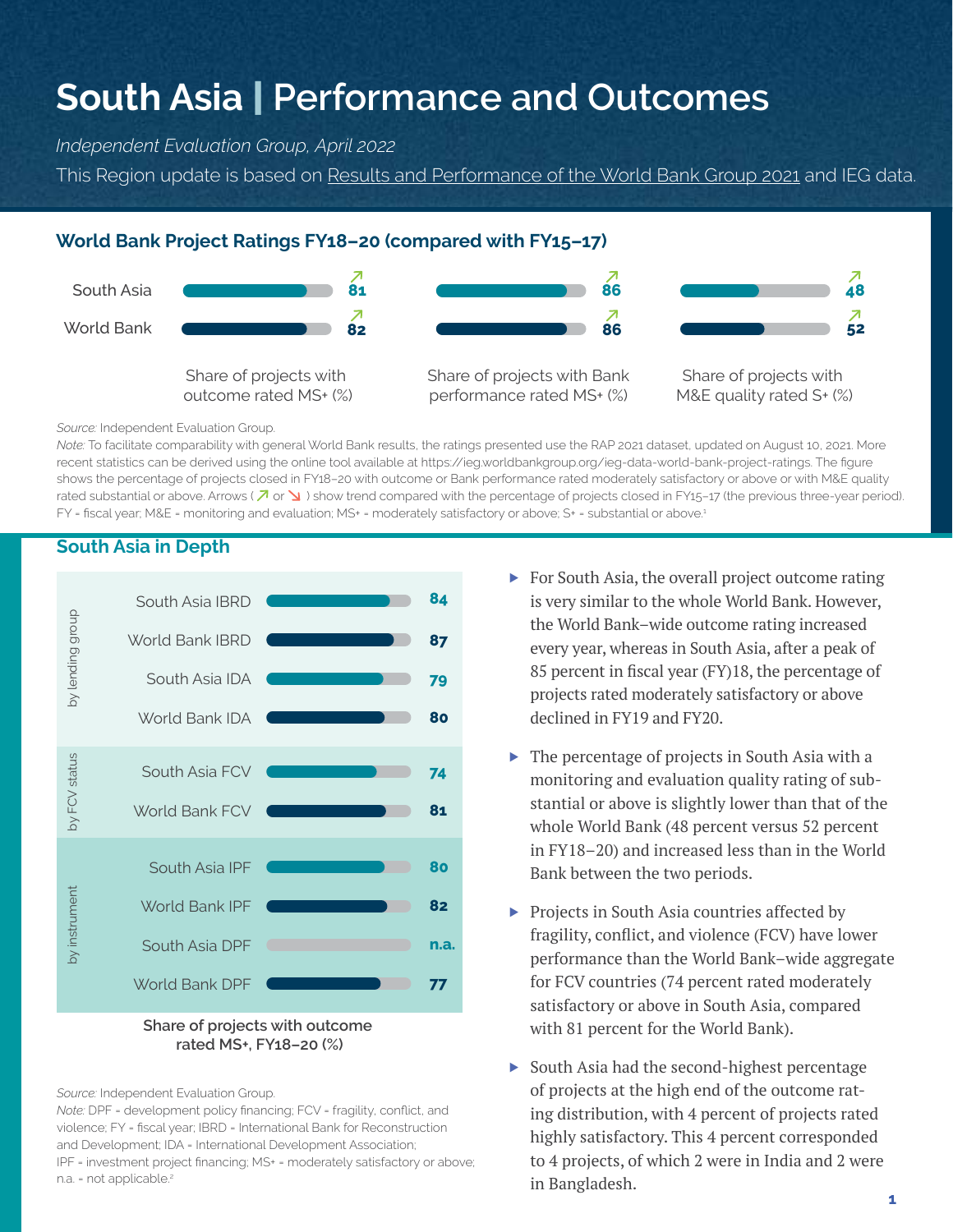# **Project Outcome Ratings over Time, South Asia**





*Source:* Independent Evaluation Group.

*Note:* MS+ = moderately satisfactory or above.

# South Asia Projects, Percentage Distribution of Ratings